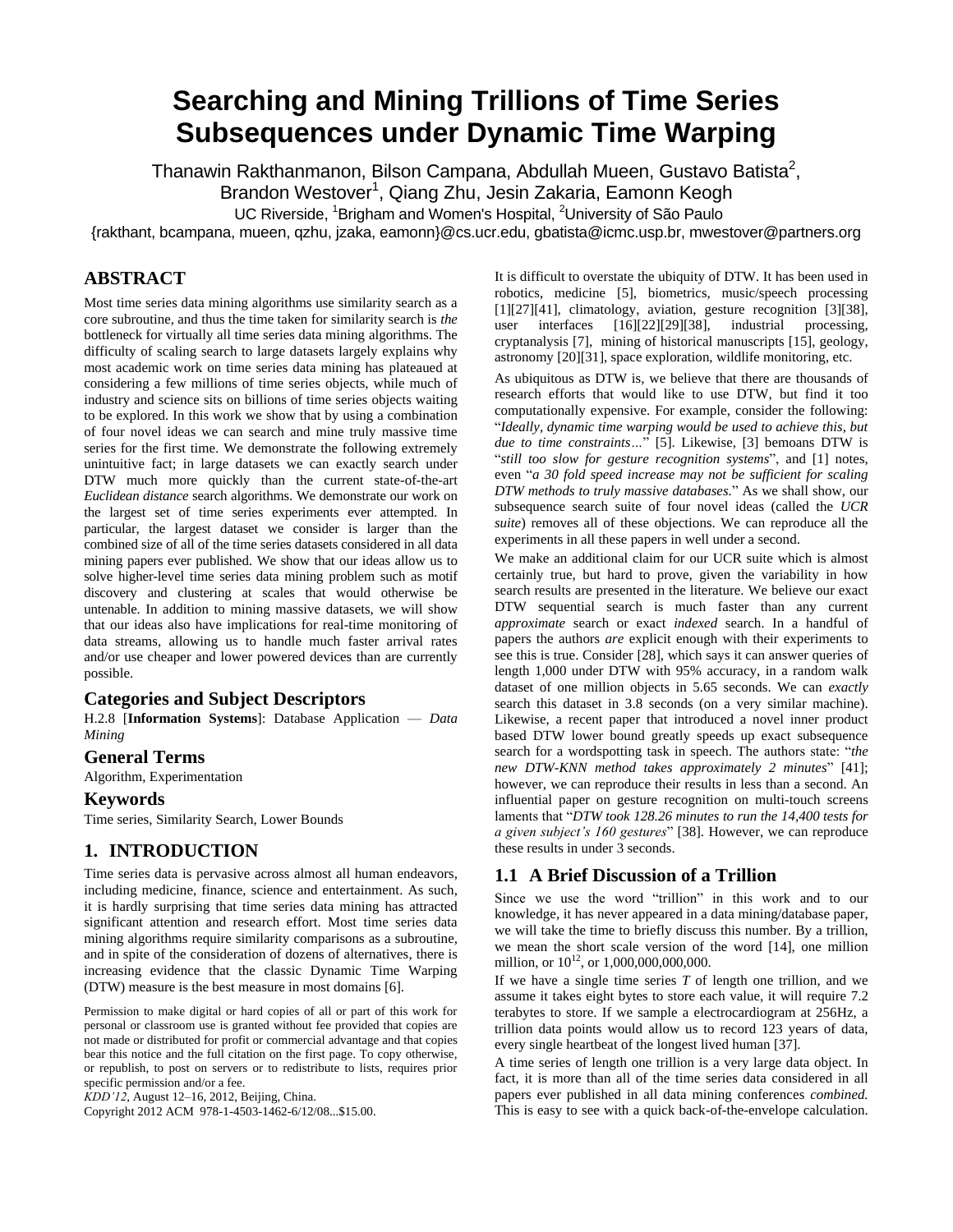Up to 2011 there have been 1,709 KDD/SIGKDD papers (including industrial papers, posters, tutorial/keynote abstracts, etc. [\[9\]\)](#page-8-14). If *every* such paper was on time series, and *each* had looked at five hundred million objects, this would still not add up to the size of the data we consider here). However, the largest time series data considered in a SIGKDD paper was a "mere" one hundred million object[s \[35\].](#page-8-15)

As large as a trillion is, there are thousands of research labs and commercial enterprises that have this much data. For example, many research hospitals have trillions of data points of EEG data, NASA Ames has tens of trillions of datapoints of telemetry of domestic flights, the Tennessee Valley Authority (a power company) records a trillion data points every four months, etc.

## **1.2 Explicit Statement of our Assumptions**

Our work is predicated on several assumptions that we will now enumerate and justify.

## <span id="page-1-1"></span>*1.2.1 Time Series Subsequences must be Normalized*

In order to make meaningful comparisons between two time series, both must be normalized. While this may seem intuitive, and was explicitly empirically demonstrated a decade ago in a widely cited paper [\[19\],](#page-8-16) many research efforts do not seem to realize this. This is critical because some speedup techniques *only* work on the un-normalized data; thus**,** the contributions of these research efforts may be largely nullified [\[8\]\[28\].](#page-8-17)

To make this clearer, let us consider the classic Gun/NoGun classification problem which has been in the public domain for nearly a decade. The data, which as shown in [Figure 1.](#page-1-0)*center* is extracted from a video sequence, *was* Z-normalized. The problem has a 50/150 train/test split and a DTW one-nearest-neighbor classifier achieves an error rate of 0.087.

Suppose the data had *not* been normalized. As shown in [Figure](#page-1-0)  [1.](#page-1-0)*left* and [Figure 1.](#page-1-0)*right*, we can simulate this by adding a tiny amount of scaling/offset to the original video. In the first case we randomly change the *offset* of each time series by  $\pm$  10%, and in the second case we randomly change the *scale* (amplitude) by  $\pm$ 10%. The new one-nearest-neighbor classifier error rates, averaged over 1,000 runs, are 0.326 and 0.193, respectively, significantly worse than the normalized case.



<span id="page-1-0"></span>**Figure 1: Screen captures from the original video from which the Gun/NoGun data was culled. The center frame is the original size; the left and right frames have been scaled by 110% and 90% respectively. While these changes are barely perceptible, they double the error rate if normalization is not used. (Video courtesy of Dr. Ratanamahatana)** 

It is important to recognize that these tiny changes we made are completely dwarfed by changes we might expect to see in a real world deployment. The apparent *scale* can be changed by the camera zooming, by the actor standing a little closer to the camera, or by an actor of a different height. The apparent *offset* can be changed by this much by the camera tilt angle, or even by the actor wearing different shoes.

While we did this experiment on a visually intuitive example, all forty-five datasets in the UCR archive increase their error rate by at least 50% if we vary the offset and scale by just  $\pm$  5%.

It is critical to avoid a common misunderstanding. We must normalize *each* subsequence before making a comparison, it is not sufficient to normalize the entire dataset.

## *1.2.2 Dynamic Time Warping is the Best Measure*

It has been suggested many times in the literature that the problem of time series data mining scalability is only due to DTW's ofttouted lethargy, and that we could solve this problem by using some other distance measure. As we shall later show, this is not the case. In fact, as we shall demonstrate, our optimized DTW search is much faster than all current *Euclidean* distance searches. Nevertheless, the question remains, is DTW the right measure to speed up? Dozens of alternative measures have been suggested. However, recent empirical evidence strongly suggests that none of these alternatives routinely beats DTW. When put to the test on a collection of forty datasets, the very *best* of these measures are sometimes a little better than DTW and sometimes a little worse [\[6\].](#page-8-0) In general, the results are consistent with these measures being minor variants or "flavors" of DTW (although they are not typically presented this way). In summary, after an exhaustive literature search of more than 800 papers [\[6\],](#page-8-0) we are not aware of any distance measure that has been shown to outperform DTW by a statistically significant amount on reproducible experiments [\[6\]\[19\].](#page-8-0) Thus, DTW is *the* measure to optimize (recall that DTW subsumes Euclidean distance as a special case).

### *1.2.3 Arbitrary Query Lengths cannot be Indexed*

If we know the length of queries ahead of time we can mitigate at least some of the intractability of search by indexing the data [\[2\]\[11\]](#page-8-18)[\[35\].](#page-8-15) Although to our knowledge no one has built an index for a trillion real-valued objects (Google only indexed a trillion webpages as recently as 2008), perhaps this could be done.

However, what if we do not know the length of the queries in advance? At least two groups have suggested techniques to index arbitrary length queries [\[18\]\[23\].](#page-8-19) Both methods essentially build multiple indexes of various lengths, and at query time search the shorter and longer indexes, "interpolating" the results to produce the nearest neighbor produced by a virtual index of the correct length. This is an interesting idea, but it is hard to imagine it is the answer to our problem. Suppose we want to support queries in the range of, say, 16 to 4096. We must build indexes that are not too different in size, say MULTINDEX-LENGTHS  $=$  {16, 32, 64, .., 1024,  $2048, 4096$ <sup>1</sup>. However, for time series data the index is typically about one-tenth the size of the data [\[6\]\[18\].](#page-8-0) Thus, we have doubled the amount of disk space we need. Moreover, if we are interested in tackling a trillion data objects we clearly cannot fit *any* index in the main memory, much less all of them, or any two of them.

There is an underappreciated reason why this problem is so hard; it is an implication of the need for normalization discussed above. Suppose we have a query *Q* of length 65, and an index that supports queries of length 64. We search the index for  $Q_{[1:64]}$  and find that the best match for it has a distance of, say, 5.17. What can we say about the best match for the full *Q*? The answer is surprisingly little: 5.17 is neither an upper bound nor a lower bound to the best match for *Q*. This is because we must renormalize the subsequence when moving from  $Q_{[1:64]}$  to the full  $Q$ . If we do not normalize any data, the results are meaningless (cf. Sectio[n 1.2.1\)](#page-1-1), and the idea *might* be faster than sequential search. However, if we normalize the data we get so little information from indexes of the wrong length that we are no better off than sequential search. In summary, there are no known techniques to support similarity search of arbitrary lengths once we have datasets in the billions.

 $\overline{a}$ 

<sup>&</sup>lt;sup>1</sup> This collection of sizes is very optimistic. The step size should be at most 100, creating two orders of magnitude space overhead.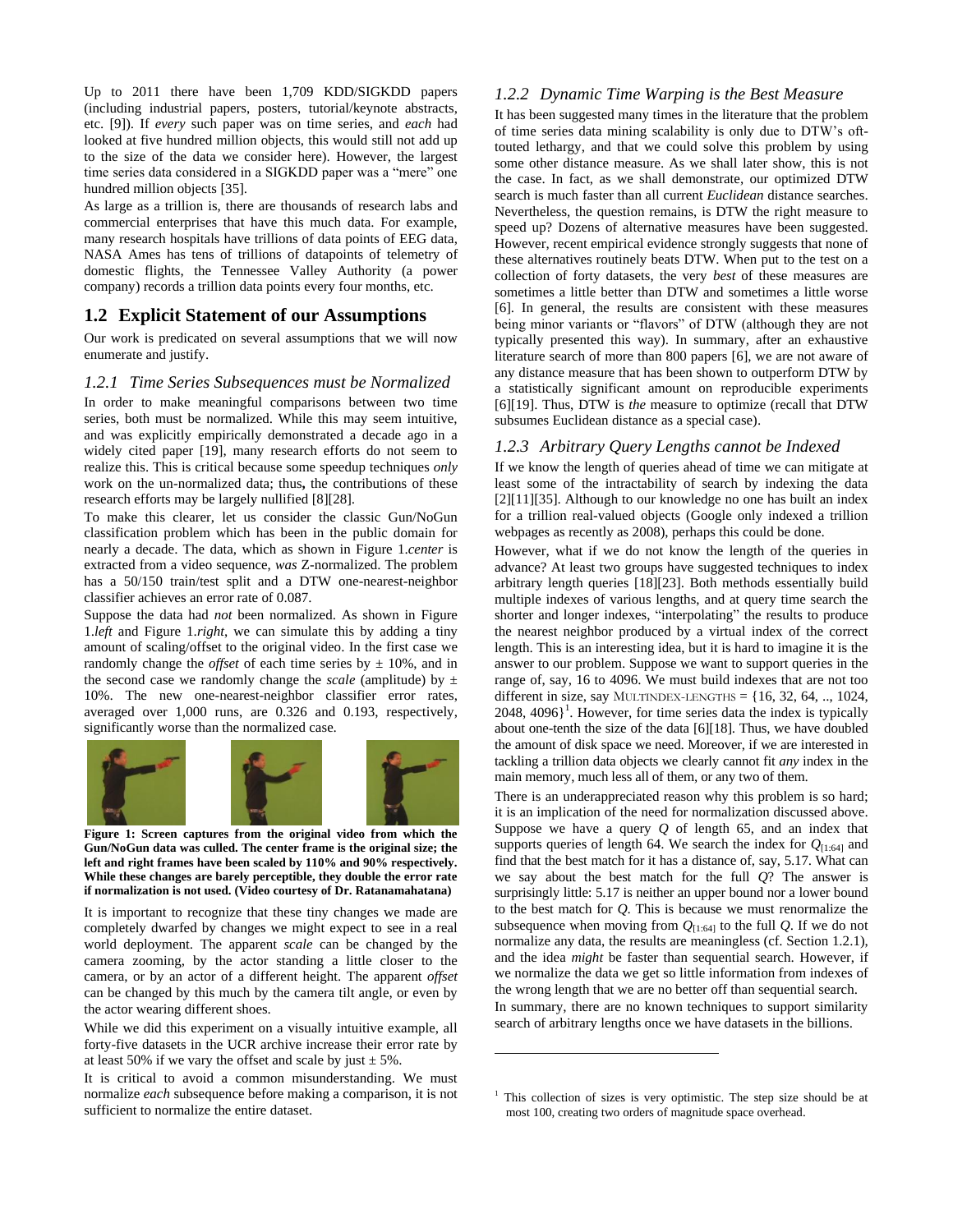## *1.2.4 There Exists Data Mining Problems that we are Willing to Wait Some Hours to Answer*

This point is almost self-evident. If a team of entomologists has spent three years gathering 0.2 trillion datapoints [\[35\],](#page-8-15) or astronomers have spent billions dollars to launch a satellite to collect one trillion datapoints of star-light curve data per day [\[20\],](#page-8-9) or a hospital charges \$34,000 for a daylong EEG session to collect 0.3 trillion datapoints (c.f. Section [5.2\)](#page-5-0) [\[26\],](#page-8-20) then it is not unreasonable to expect that these groups would be willing to spend hours of CPU time to glean knowledge from their data.

# **2. RELATED WORK**

Our review of related work on time series indexing is necessarily superficial, given the vast amount of work on the topic and page limits. Instead, we refer the interested reader to two recent papers [\[6\]\[28\],](#page-8-0) which have comprehensive reviews of existing work. It has now become common (although not yet *routine*) to see papers indexing/mining datasets with millions of objects. For example, Jegou et al. have demonstrated very fast approximate main memory search of 10 million images [\[17\].](#page-8-21) However, this work and much of the current work that addresses multi-million object datasets focus on *approximate* search, whereas we are only considering *exact* search here. Moreover, we are interested in datasets which are five to six orders of magnitude larger than anything else considered in the literature [\[6\].](#page-8-0) Thus, comparisons to related work are very difficult to do meaningfully.

# **3. BACKGROUND AND NOTATIONS**

## **3.1 Definitions and Notations**

We begin by defining the data type of interest, time series:

**Definition 1:** A *Time Series T* is an ordered list:  $T=t_1,t_2,...,t_m$ . While the source data is one long time series, we ultimately wish to compare it to shorter regions called *subsequences*:

**Definition 2:** A *subsequence*  $T_{ik}$  of a time series  $T$  is a shorter time series of length *k* which starts from position *i*. Formally,  $T_{i,k} = t_i, t_{i+1}, \ldots, t_{i+k-1}, 1 \le i \le m-k+1.$ 

Where there is no ambiguity, we may refer to subsequence  $T_{i,k}$  as *C*, as in a *Candidate match to a query Q*. We denote  $|Q|$  as *n*.

**Definition 3:** The Euclidean distance (ED) between *Q* and *C*, where  $|Q| = |C|$ , is defined as:

$$
ED(Q, C) = \sqrt{\sum_{i=1}^{n} (q_i - c_i)^2}
$$

We illustrate these definitions i[n Figure 2.](#page-2-0) 



#### <span id="page-2-0"></span>**Figure 2:** A long time series *T* can have a subsequence  $T_{ik}$  extracted **and compared to a query** *Q* **under the Euclidean distance, which is simply the square root of the sum of the squared hatch line lengths**

The Euclidean distance, which is a one-to-one mapping of the two sequences, can be seen as a special case of DTW, which allows a one-to-many alignment, as illustrated in [Figure 3.](#page-2-1)

To align two sequences using DTW, an *n*-by-*n* matrix is constructed, with the  $(i<sup>th</sup>, j<sup>th</sup>)$  element of the matrix being the Euclidean distance  $d(q_i, c_j)$  between the points  $q_i$  and  $c_j$ .

A warping path *P* is a contiguous set of matrix elements that defines a mapping between  $\overline{Q}$  and  $\overline{C}$ . The  $t^{\text{th}}$  element of  $P$  is defined as  $p_t = (i, j)_t$  so we have:

$$
P = p_1, p_2, ..., p_t, ..., p_T \quad n \le T \le 2n-1
$$

The warping path that defines the alignment between the two time series is subject to several constraints. For example, the warping path must start and finish in diagonally opposite corner cells of the matrix, the steps in the warping path are restricted to adjacent cells, and the points in the warping path must be monotonically spaced in time. In addition, virtually all practitioners using DTW also constrain the warping path in a global sense by limiting how far it may stray from the diagonal [\[6\]\[28\].](#page-8-0) A typical constraint is the Sakoe-Chiba Band which states that the warping path cannot deviate more than *R* cells from the diagona[l \[6\]\[28\]](#page-8-0)[\[32\].](#page-8-22)



<span id="page-2-1"></span>**Figure 3:** *left***) Two time series which are similar but out of phase.**  *right***) To align the sequences we construct a warping matrix, and search for the optimal warping path (red/solid squares). Note that Sakoe-Chiba Band with width** *R* **is used to constrain the warping path**

## **4. ALGORITHMS**

## **4.1 Known Optimizations**

We begin by discussing previously known optimizations of sequential search under ED and/or DTW.

#### *4.1.1 Using the Squared Distance*

Both DTW and ED have a square root calculation. However, if we omit this step, it does not change the relative rankings of nearest neighbors, since both functions are monotonic and concave. Moreover, the absence of the square root function will make later optimizations possible and easier to explain. Note that this is only an internal change in the code; the user can still issue range queries with the original units, as the code simply internally squares the desired value, does the search, and after finding the qualifying objects, takes the square root of the distances for the qualifying objects and presents the answers to the user.

Where there is no ambiguity below, we will still use 'DTW' and 'ED'; however, the reader may assume we mean the squared versions of them.

#### <span id="page-2-3"></span>*4.1.2 Lower Bounding*

A classic trick to speed up sequential search with an expensive distance measure such as DTW is to use a cheap-to-compute lower bound to prune off unpromising candidates [\[6\]\[20\].](#page-8-0) [Figure](#page-2-2)  [4](#page-2-2) shows two such lower bounds, one of which we have modified.



<span id="page-2-2"></span>**Figure 4:** *left*) The  $LB_{\text{Kim}}FL$  lower bound is  $O(1)$  and uses the distances **between the First (Last) pair of points from** *C* **and** *Q* **as a lower bound.** It is a simplification of the original  $LB_{\text{...Kim}}$  [\[21\].](#page-8-23) *right*) The  $LB_{\text{...Keepgh}}$ lower bound is  $O(n)$  and uses the Euclidean distance between the **candidate sequence** *C* **and the closer of**  $\{U, L\}$  **as a lower bound**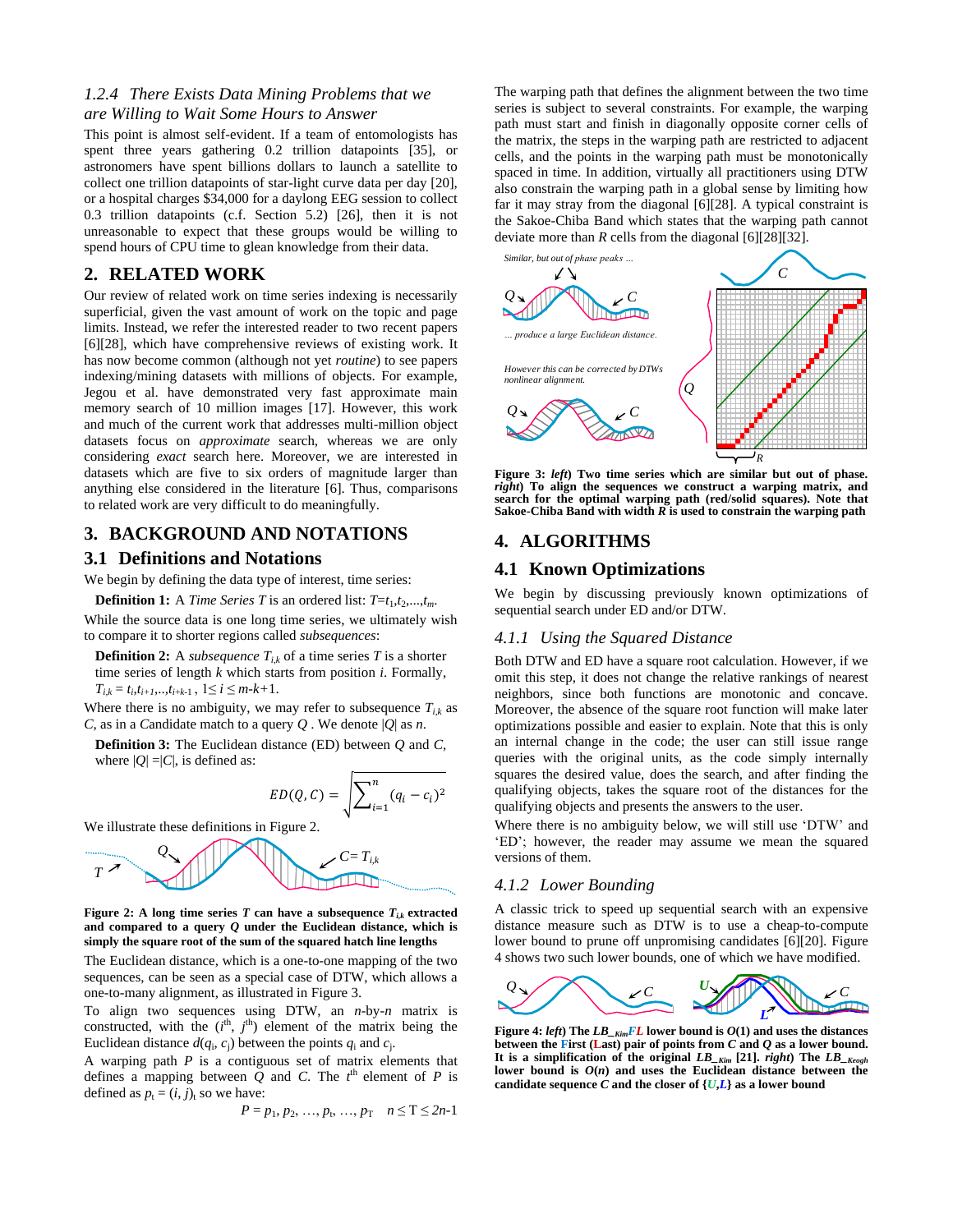The original definition of *LB\_Kim* also uses the distances between the maximum values from both time series and the minimum values between both time series in the lower bound, making it  $O(n)$ . However, for *normalized* time series these two extra values tend to be tiny and it does not pay to compute them, and ignoring them allows the bound to be  $O(1)$ , a fact we will exploit below. The *LB\_Keogh* bound is well-documented elsewhere, for brevity we ask the unfamiliar reader to refer t[o \[11\]\[20\]](#page-8-24)[\[6\]](#page-8-0) for a review.

#### <span id="page-3-2"></span>*4.1.3 Early Abandoning of ED and LB\_Keogh*

During the computation of the Euclidean distance or the *LB\_Keogh* lower bound, if we note that the current sum of the squared differences between each pair of corresponding datapoints exceeds the *best-so-far*, then we can stop the calculation, secure in the knowledge that the exact distance or lower bound, had we calculated it, would have exceeded the *best-so-far*, as i[n Figure 5.](#page-3-0)



<span id="page-3-0"></span>**Figure 5: An illustration of ED** *early abandoning***. We have a** *best-sofar* **value of** *b***. After incrementally summing the first nine (of thirtytwo) individual contributions to the ED we have exceeded** *b***, thus it is pointless to continue the calculation [\[20\]](#page-8-9)**

#### <span id="page-3-5"></span>*4.1.4 Early Abandoning of DTW*

If we have computed a full *LB\_Keogh* lower bound, but we find that we must calculate the full DTW, there is still one trick left up our sleeves. We can incrementally compute the DTW from left to right, and as we incrementally calculate from  $1$  to  $K$ , we can sum the *partial* DTW accumulation with the *LB\_Keogh* contribution from K+1 to *n*[. Figure 6](#page-3-1) illustrates this idea.



<span id="page-3-1"></span>**Figure 6:** *left***) At the top we see a completed** *LB\_Keogh* **calculation, and below it we are about to begin a full DTW calculation.** *right***) We can imagine the orange/dashed line moving from left to right. If we sum the** *LB\_Keogh* **contribution from the right of dashed line (***top***) and the partial (incrementally calculated) DTW contribution from the left side**  of the dashed line (*bottom*), this is will be a lower bound to  $DTW(Q,C)$ 

This sum of  $DTW(Q_{1:K},C_{1:K})$  +  $LB_{\text{—}Keogh}(Q_{K+1:n},C_{K+1:n})$  is a lower bound to the true DTW distance (i.e., DTW(Q1:*n*,C1:*n*)). Moreover, with careful implementation the overhead costs are negligible. If at any time this lower bound exceeds the *best-so-far* distance we can admissibly stop the calculation and prune this *C*.

#### *4.1.5 Exploiting Multicores*

It is important to note that while we can get essentially linear speedup using multicores, the *software* improvements we will present in the next section completely dwarf the improvements gained by multicores. As a concrete example, a recent paper shows that a search of a time series of length 421,322 under DTW takes "*3 hours and 2 minutes on a single core. The* (8-core version) *was able to complete the computation in 23 minutes*" [\[34\].](#page-8-25) However, using our ideas, we can search a dataset of this size in just under one second on a single core. Nevertheless, as it is simple to port to the now ubiquitous multicores, we consider them below.

# **4.2 Novel Optimizations: The UCR Suite**

We are finally in a position to introduce our four original optimizations of search under ED and/or DTW.

#### <span id="page-3-4"></span>*4.2.1 Early Abandoning Z-Normalization*

To the best of our knowledge, no one has ever considered optimizing the *normalization* step. This is surprising, since it takes slightly longer than computing the Euclidean distance itself.

Our insight here is that we can interleave the early abandoning calculations of Euclidean distance (or *LB\_Keogh*) with the online Znormalization. In other words, as we are incrementally computing the Z-normalization, we can also incrementally compute the Euclidean distance (or *LB\_Keogh*) of the same datapoint. Thus, if we can early abandon, we are pruning not just distance calculation steps as in Sectio[n 4.1.3,](#page-3-2) but also *normalization* steps.

Recall that the mean and standard deviation of a sample can be computed from the sums of the values and their squares. Therefore, it takes only one scan through the sample to compute the mean and standard deviation, using the equations below.

$$
t = \frac{1}{m} \sum x_i
$$
  $\sigma^2 = \frac{1}{m} \sum x_i^2 - \mu^2$ 

 $\mu$ 

In similarity search, every subsequence needs to be normalized before it is compared to the query (c.f. Section [1.2.1\)](#page-1-1). The mean of the subsequence can be obtained by keeping two running sums of the long time series which have a lag of exactly *m* values. The sum of squares of the subsequence can be similarly computed. The formulas are given below for clarity.

$$
\mu = \frac{1}{m} \left( \sum_{i=1}^{k} x_i - \sum_{i=1}^{k-m} x_i \right) \qquad \sigma^2 = \frac{1}{m} \left( \sum_{i=1}^{k} x_i^2 - \sum_{i=1}^{k-m} x_i^2 \right) - \mu^2
$$

<span id="page-3-3"></span>The high-level outline of the algorithm is presented i[n Table 1.](#page-3-3)

**Table 1: Subsequence search with online Z-normalization**

| <b>Algorithm</b><br>Similarity Search |                  |                                                                        |
|---------------------------------------|------------------|------------------------------------------------------------------------|
|                                       | <b>Procedure</b> | $[nn]$ = SimilaritySearch $(T, O)$                                     |
|                                       |                  | best-so-far $\leftarrow \infty$ , count $\leftarrow 0$                 |
|                                       |                  | $Q \leftarrow$ z-normalize(O)                                          |
|                                       | while $!next(T)$ |                                                                        |
|                                       |                  | $i \leftarrow \text{mod}(count,m)$                                     |
|                                       |                  | $X[i] \leftarrow next(T)$                                              |
|                                       |                  | $ex \leftarrow ex+X[i], ex2 \leftarrow ex2+X[i]^2$                     |
|                                       |                  | <b>if</b> count $\geq m-1$                                             |
| $\frac{1}{2}$ 3 4 5 6 7 8 9           |                  | $\mu \leftarrow e \chi / m$ , $\sigma \leftarrow sqrt(ex2/m - \mu^2)$  |
|                                       |                  | $i \leftarrow 0$ , dist $\leftarrow 0$                                 |
| 10                                    |                  | while $i < m$ and $dist < best$ -so-far                                |
| 11                                    |                  | $dist \leftarrow dist + (Q[i] \cdot (X[mod(i+1+j,m)] - \mu)/\sigma)^2$ |
| 12                                    |                  | $i \leftarrow j+1$                                                     |
| 13                                    |                  | <b>if</b> $dist < best$ -so-far                                        |
| 14                                    |                  | best-so-far $\leftarrow$ dist, nn $\leftarrow$ count                   |
| 15                                    |                  | $ex \leftarrow ex-X \left[ mod(i+1,m) \right]$                         |
| 16                                    |                  | $ex2 \leftarrow ex2-X [mod(i+1,m)]^2$                                  |
| 17                                    |                  | $count \leftarrow count + 1$                                           |

Note the online normalization in line 11 of the algorithm, which allows the early abandoning of the distance computation in addition to the normalization.

In the above algorithm, we use a circular buffer  $(X)$  to store the current subsequence being compared with the query *Q*.

One potential problem of this method of maintaining the statistics is the accumulation of the floating-point error [\[13\].](#page-8-26) The effect of such error accumulation is more profound if all of the numbers are positive, as in our case with sum of squares. With the "mere" millions of datapoints the rest of the community has dealt with this effect is negligible, however when dealing with billions of datapoints it *will* affect the answer. Our simple solution is that once every one million subsequences, we force a complete Znormalization to "flush out" any accumulated error.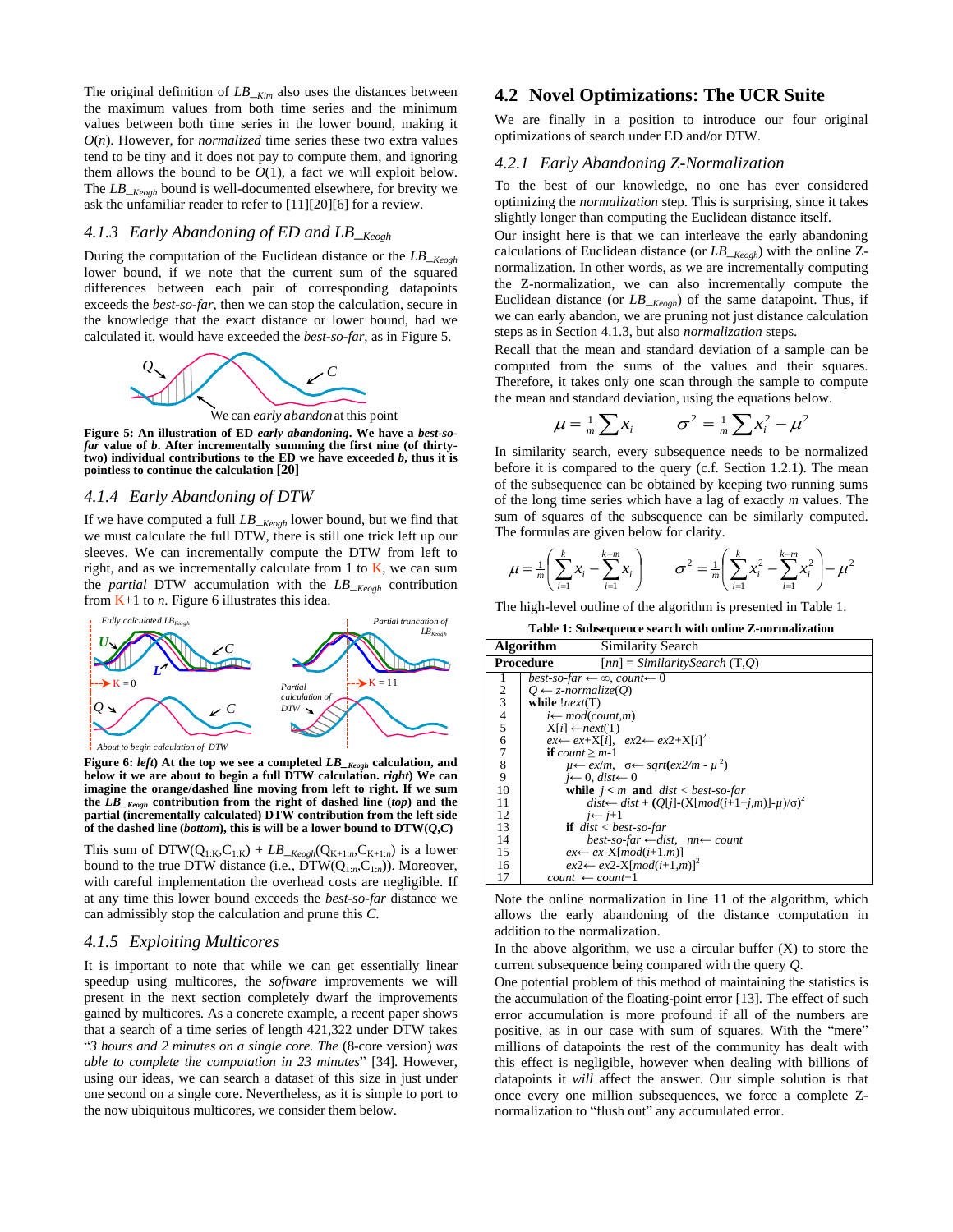#### <span id="page-4-3"></span>*4.2.2 Reordering Early Abandoning*

In the previous section, we saw that the idea of early abandoning discussed in Section [4.1.3](#page-3-2) can be generalized to the Znormalization step. In both cases, we assumed that we incrementally compute the distance/normalization from left to right. Is there a better ordering?

Consider [Figure 7.](#page-4-0)*left*, which shows the normal left-to-right ordering in which the early abandoning calculation proceeds. In this case *nine* of the thirty-two calculations were performed before the accumulated distance exceeded *b* and we could abandon. In contrast, [Figure 7.](#page-4-0)*right* uses a different ordering and was able to abandon earlier, with just *five* of the thirty-two calculations.

*C* / / / *C Q Q* 1 3  $^{2}$  34 6 5 7 9 8 3 5  $124$ *Standard early abandon ordering Optimized early abandon ordering* 

<span id="page-4-0"></span>**Figure 7:** *left***) ED** *early abandoning***. We have a** *best-so-far* **value of** *b***. After incrementally summing the first** *nine* **individual contributions to the ED, we have exceeded** *b***; thus, we abandon the calculation.** *right***) A different ordering allows us to abandon after just** *five* **calculations**

This example shows what is obvious: on a query-by-query basis, different orderings produce different speedups. However, we want to know if there is a *universal* optimal ordering that we can compute *in advance*. This seems like a difficult question because there are *n*! possible orderings to consider.

We conjecture that the universal optimal ordering is to sort the indices based on the absolute values of the Z-normalized *Q*. The intuition behind this idea is that the value at  $O_i$  will be compared to many  $C_i$ 's during a search. However, for subsequence search, with Z-normalized candidates, the distribution of many  $C_i$ 's will be Gaussian, with a mean of zero. Thus, the sections of the query that are farthest from the mean, zero, will *on average* have the largest contributions to the distance measure.

To see if our conjecture is true we took the heartbeat discussed in Section [5.4](#page-6-0) and computed its full Euclidean distance to a million other randomly chosen ECG sequences. With the conceit of hindsight we computed what the best ordering *would* have been. For this we simply take each  $C_i$  and sort them, largest first, by their sum of their contributions to the Euclidean distance. We compared this *empirically* optimal ordering with our predicted ordering (sorting the indices on the absolute values of *Q*) and found the rank correlation is 0.999. Note that we can use this trick for both ED and *LB\_Keogh*, and we can use it in conjunction with the early abandoning Z-normalization technique (Section [4.2.1\)](#page-3-4).

#### <span id="page-4-4"></span>*4.2.3 Reversing the Query/Data Role in LB\_Keogh*

Normally the *LB*\_*Keogh* lower bound discussed in Section [4.1.2](#page-2-3) builds the envelope around the *query*, a situation we denote *LB\_KeoghEQ* for concreteness, and illustrate in [Figure 8.](#page-4-1)*left*. This only needs to be done once, and thus saves the time and space overhead that we would need if we built the envelope around each *candidate* instead, a situation we denote *LB\_KeoghEC*.

<span id="page-4-1"></span>

Figure 8: *left*) Normally the  $LB_{\text{\_Keogh}}$  envelope is built around the query (see also Figure 4*xight*), and the distance between C and the closer of  $\{U,L\}$  acts as a lower bound. *right*) However, we can reverse **the roles such that the envelope is built around** *C* **and the distance between** *Q* **and the closer of {***U***,***L***} is the lower bound**

However, as we show in the next section, we can selectively calculate *LB\_KeoghEC* in a "just-in-time" fashion, *only* if all other lower bounds fail to prune. This removes *space* overhead, and as we will see, the *time* overhead pays for itself by pruning more full DTW calculations. Note that in general,  $LB_{\_Keogh}EQ \neq LB_{\_Keogh}EC$ and that on average each one is larger about half the time.

## *4.2.4 Cascading Lower Bounds*

One of the most useful ways to speed up time series similarity search is the use of lower bounds to admissibly prune off unpromising candidates [\[6\]\[11\].](#page-8-0) This has led to a flurry of research on lower bounds, with at least eighteen proposed for DTW [\[1\]\[6\]](#page-8-2)[\[20\]\[21\]](#page-8-9)[\[33\]\[40\]](#page-8-27)[\[41\]\[42\].](#page-8-3) In general, it is difficult to state definitively which is the best bound to use, since there is a tradeoff between the tightness of the lower bound and how fast it is to compute. Moreover, different datasets and even different queries can produce slightly different results. However, as a starting point, we implemented all published lower bounds and tested them on fifty different datasets from the UCR archive, plotting the (slightly idealized for visual clarity) results in [Figure](#page-4-2)  [9.](#page-4-2) Following the literatur[e \[20\],](#page-8-9) we measured the *tightness* of each lower bound as *LB*(A,B)/*DTW*(A,B) over 100,000 randomly sampled subsequences A and B of length 256.



<span id="page-4-2"></span>**Figure 9: The mean tightness of selected lower bounds from the literature plotted against the time taken to compute them**

The reader will appreciate that a *necessary* condition for a lower bound to be useful is for it to appear on the "skyline" shown with a dashed line; otherwise there exists a faster-to-compute bound that is at least as tight, and we should use that instead. Note that the early abandoning DTW discussed in Section [4.1.4](#page-3-5) is a special case in that it produces a spectrum of bounds, as at every stage of computation it is incrementally computing the DTW until the last computation gives the final true DTW distance.

Which of the lower bounds on the skyline should we use? Our insight is that we should use *all* of them in a cascade. We first use the  $O(1)$  *LB<sub>-Kim</sub>FL*, which while a very weak lower bound prunes many objects. If a candidate is not pruned at this stage we compute the *LB\_KeoghEQ*. Note that as discussed in Sections [4.1.3,](#page-3-2) [4.2.1](#page-3-4) and [4.2.2,](#page-4-3) we can incrementally compute this; thus, we may be able to abandon anywhere between  $O(1)$  and  $O(n)$  time. If we complete this lower bound without exceeding the *best-so-far*, we reverse the query/data role and compute *LB\_KeoghEC* (cf. Section [4.2.3\)](#page-4-4). If this bound does not allow us to prune, we then start the early abandoning calculation of DTW (cf. Section [4.1.4\)](#page-3-5).

Space limits preclude detailed analysis of which lower bounds prune how many candidates. Moreover, the ratios depend on the query, data and size of the dataset. However, we note the following: Detailed analysis *is* available at [\[43\],](#page-8-28) lesion studies tell us that *all* bounds do contribute to speedup; removing any lower bound makes search at least twice as slow; and finally, using this technique we can prune more than 99.9999% of DTW calculations for a large-scale search.

# **5. EXPERIMENTAL RESULTS**

We begin by noting that we have taken extraordinary measures to ensure our experiments are reproducible. In particular, all data and code will be available in perpetuity, archived at [\[43\].](#page-8-28) Moreover, the site contains several videos which visualize some of the experiments in real time. We consider the following methods:

 **Naive**: Each subsequence is Z-normalized from scratch. The full Euclidean distance or the DTW is used at each step.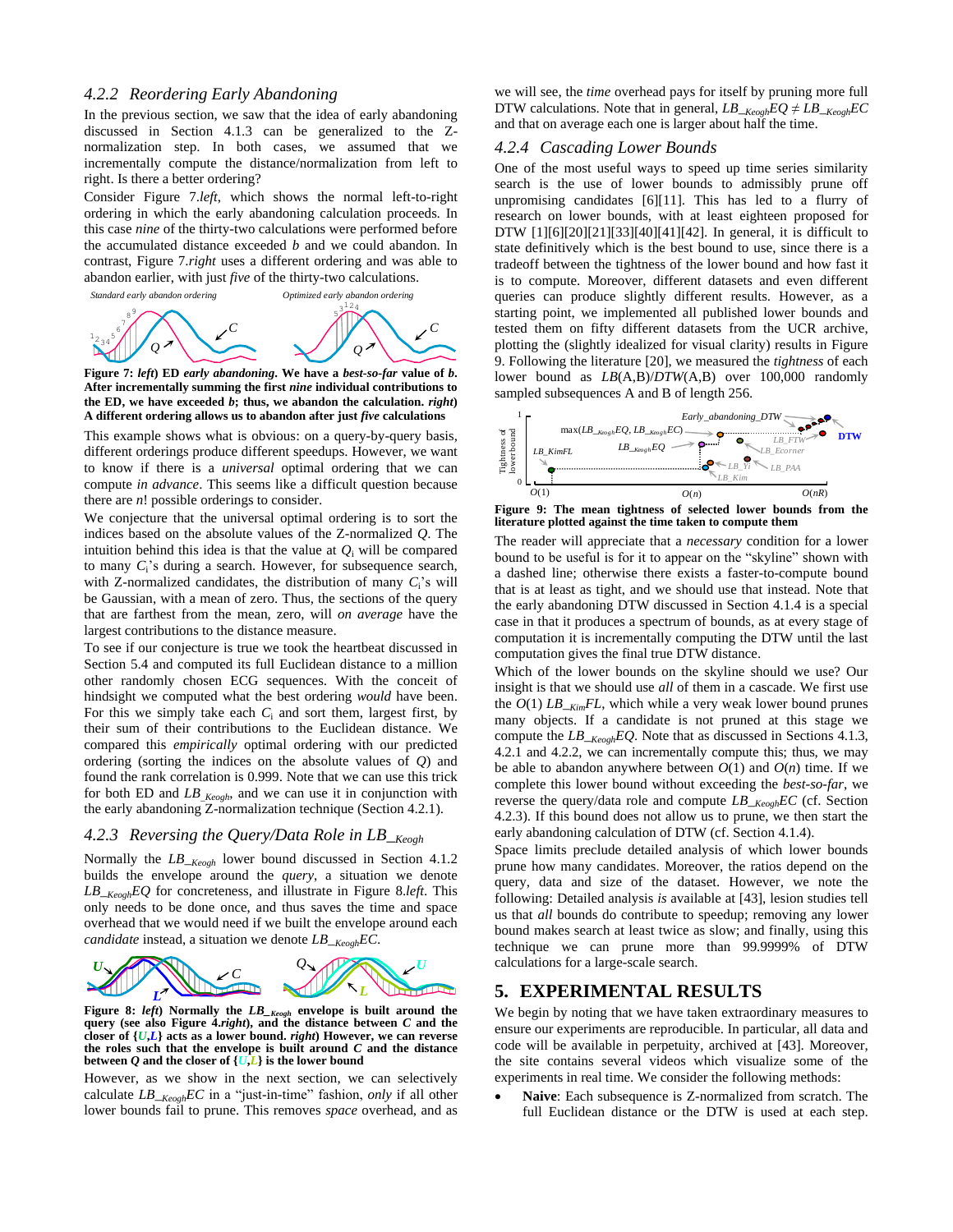Approximately 2/3 of the papers in the literature do (some minor variant of) this.

- **State-of-the-art (SOTA)**: Each sequence is Z-normalized from scratch, early abandoning is used, and the *LB\_Keogh* lower bound is used for DTW. Approximately 1/3 of the papers in the literature do (some minor variant of) this.
- **UCR Suite**: We use all of our applicable speedup techniques.

DTW uses  $R = 5\%$  unless otherwise noted. For experiments where Naive or SOTA takes more than 24 hours to finish, we terminate the experiments and present the interpolated values, shown in gray. Where appropriate we also compare to an oracle algorithm:

 **GOd's ALgorithm** (GOAL) is an algorithm that only *maintains* the mean and standard deviation using the online *O*(1) incremental calculations.

It is easy to see that, short of an algorithm that precomputes and stores a *massive* amount of data (quadratic in *m*), GOAL is a lower bound on the fastest possible algorithm for either ED or DTW subsequence search with unconstrained and unknown length queries. The acronym reminds us that we would like to be as close to this *goal* value as possible.

It is critical to note that our implementations of Naive, SOTA and GOAL are incredibly efficient and tightly optimized, and they are not "crippled" in any way. For example, had we wanted to claim spurious speedup, we could implement SOTA recursively rather than iteratively, and that would make SOTA at least an order of magnitude slower. In particular, the code for Naive, SOTA and GOAL is exactly the same code as the UCR suite, except the relevant speedup techniques have been commented out.

While very detailed spreadsheets of all of our results are archived in perpetuity at [\[43\],](#page-8-28) we present subsets of our results below. We consider wall clock time on a 2 Intel Xeon Quad-Core E5620 2.40GHz with 12GB 1333MHz DDR3 ECC Unbuffered RAM (using just one core unless otherwise explicitly stated).

## <span id="page-5-6"></span>**5.1 Baseline Tests on Random Walk**

We begin with experiments on random walk data. Random walks model financial data very well and are often used to test similarity search schemes. More importantly for us, they allow us to do reproducible experiments on massive datasets without the need to ship large hard drives to interested parties. We have simply archived the random number generator and the seeds used. We *have* made sure to use a very high-quality random number generator that has a period longer than the longest dataset we consider. In [Table 2](#page-5-1) we show the length of time it takes to search increasingly large datasets with queries of length 128. The numbers are averaged over 1000, 100 and 10 queries, respectively.

|                 |                   |                   | .                |  |
|-----------------|-------------------|-------------------|------------------|--|
|                 | Million (Seconds) | Billion (Minutes) | Trillion (Hours) |  |
| <b>UCR-ED</b>   | 0.034             | 0.22              | 3.16             |  |
| <b>SOTA-ED</b>  | 0.243             | 2.40              | 39.80            |  |
| <b>UCR-DTW</b>  | 0.159             | 1.83              | 34.09            |  |
| <b>SOTA-DTW</b> | 2.447             | 38.14             |                  |  |

<span id="page-5-1"></span>**Table 2: Time taken to search a random walk dataset with**  $|O|=128$ 

These results show a significant difference between SOTA and UCR suite. However, this is for a very short query; what happens if we consider longer queries? As we show in [Figure 10,](#page-5-2) the ratio of SOTA-DTW over UCR-DTW *improves* for longer queries.

To reduce visual clutter we have only placed one Euclidean distance value on the figure, for queries of length 4,096. Remarkably, UCR-DTW is even faster than SOTA *Euclidean* distance. As we shall see in our EEG and DNA examples below, even though 4,096 is longer than any published query lengths in the literature, there is a need for even *longer* queries.



<span id="page-5-2"></span>**Figure 10: The time taken to search random walks of length 20 million with increasingly long queries, for three variants of DTW. In addition, we include just length 4,096 with SOTA-ED for reference**

It is also interesting to consider the results of the 128-length DTW queries as a ratio over GOAL. Recall that the cost for GOAL is independent of query length, and this experiment is just 23.57 seconds. The ratios for Naive, SOTA and UCR suite are 5.27, 2.74 and 1.41, respectively. This suggests that we are asymptomatically closing in on the fastest possible subsequence search algorithm for DTW. Another interesting ratio to consider is the time for UCR-DTW over UCR-ED, which is just 1.18. Thus, the time for DTW is not significantly different than that for ED, an idea which contradicts an assumption made by almost all papers on time series in the last decade (including papers by the current authors).

# <span id="page-5-0"></span>**5.2 Supporting Long Queries: EEG**

The previous section shows that we gain the greatest speedup for long queries, and here we show that such long queries are really needed. The first user of the UCR suite was Dr. Sydney Cash, who together with author B.W. wants to search massive archives of EEG data for examples of epileptic spikes, as shown [Figure 11.](#page-5-3)



<span id="page-5-3"></span>**Figure 11: Query** *Q* **shown with a match from the 0.3 trillion EEG dataset** From a single patient S.C. gathered 0.3 trillion datapoints and asked us to search for a prototypical epileptic spike *Q* he created by averaging spikes from other patients. The query length was 7,000 points (0.23 seconds). [Table 3](#page-5-4) shows the results.

<span id="page-5-4"></span>

| Table 3: Time to search 303,523,721,928 EEG datapoints, $ Q  = 7000$ |  |
|----------------------------------------------------------------------|--|
|----------------------------------------------------------------------|--|

| Note that only ED is considered here because DTW                                  |  | UCR-ED SOTA-ED |
|-----------------------------------------------------------------------------------|--|----------------|
| may produce false positives caused by eye blinks <b>EEG</b> 3.4 hours 494.3 hours |  |                |

This data took multiple sessions over seven days to collect, at a cost of approximately \$34,000 [\[43\],](#page-8-28) so the few hours of CPU time we required to search the data are dwarfed in comparison.

# **5.3 Supporting Very Long Queries: DNA**

Most work on time series similarity search (and *all* work on time series *indexing*) has focused on relatively short queries, less than or equal to 1,024 data points in length. Here we show that we can efficiently support queries that are two orders of magnitude longer.

**Table 4: An algorithm to convert DNA to time series**

<span id="page-5-5"></span>

|  | <b>if</b> DNAstring $=$ <b>A</b> ,<br><b>if</b> DNAstring <sub>i</sub> = G<br><b>if</b> DNAstring $=$ <b>C</b> , | <b>then</b> $T_{i+1} = T_i + 2$<br><b>then</b> $T_{i+1} = T_i + 1$<br><b>then</b> $T_{i+1} = T_i - 1$ |                                 |
|--|------------------------------------------------------------------------------------------------------------------|-------------------------------------------------------------------------------------------------------|---------------------------------|
|  | $T_1 = 0$ ,                                                                                                      | for $i = 1$ to $ DNAstring $<br><b>if</b> DNAstring $=$ <b>T</b> ,                                    | <b>then</b> $T_{i+1} = T_i - 2$ |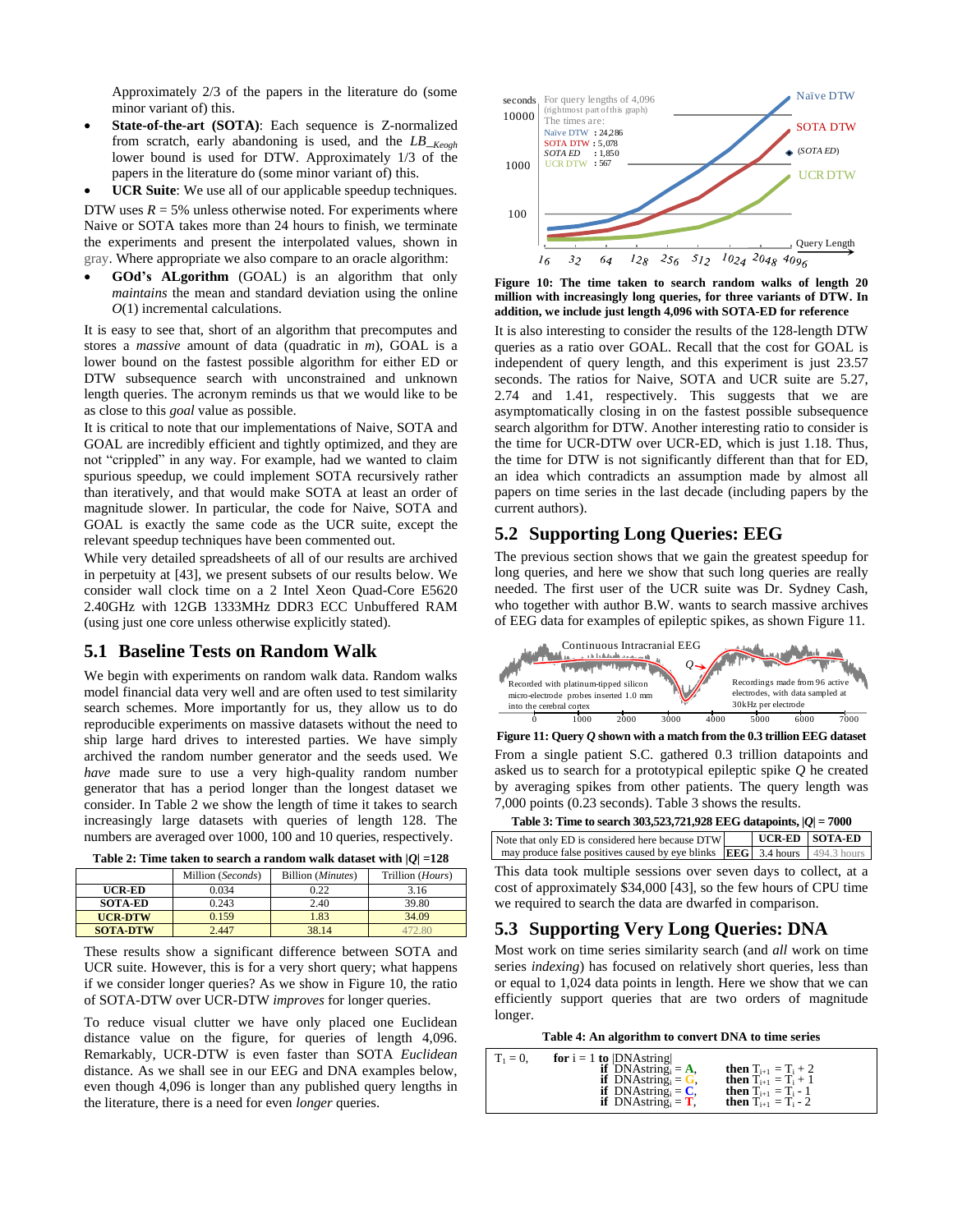We consider experiments with DNA that has been converted to time series. However, it is important to note that we are not claiming any particular bioinformatics utility for our work; it is simply the case that DNA data is massive, and the ground truth can be obtained through other means. As in [\[35\],](#page-8-15) we use the algorithm in [Table 4](#page-5-5) to convert DNA to time series<sup>2</sup>.

We chose a section of Human chromosome 2 (H2) to experiment with. We took a subsequence beginning at 5,709,500 and found its nearest neighbor in the genomes of five other primates, clustering the six sequences with single linkage to produce the dendrogram shown in [Figure 12.](#page-6-1)



<span id="page-6-1"></span>**Figure 12: A subsequence of DNA from Human chromosome 2, of length 72,500 beginning at 5,709,500 is clustered using single linkage with its Euclidean distance nearest neighbors from five other primates** 

Pleasingly, the clustering *is* the correct grouping for these primates [\[24\].](#page-8-29) Moreover, because Human chromosome 2 is widely accepted to be a result of an end-to-end fusion of two progenitor ancestral chromosomes 2 and 3 [\[24\],](#page-8-29) we should expect that the nearest neighbors for the non-human apes come from one of these two chromosomes, and that is exactly what we found.

Our query is of length 72,500, and the genome chimp is 2,900,629,179 base pairs in length. The single-core nearest neighbor search in the entire chimp genome took 38.7 days using Naive, 34.6 days using SOTA, but only 14.6 hours using the UCR suite. As impressive as this is, as we shall show in the next section, we can do *even better*.

# *5.3.1 Can we do better than UCR Suite?*

We claim that for the problem of exact similarity search with arbitrary length queries, our UCR suite is close to optimal. However, it is instructive to consider an apparent counterexample and its simple "patch."

Consider the search for a query of length 64 considered in Section [5.1.](#page-5-6) Using GOAL took 9.18 seconds, but UCR suite took only a little longer, just 10.64 seconds. Assume that the original query was:

## *Q* = [**2.34**, **2.01**, **1.99**,... ]

 $\overline{a}$ 

But we make it three times longer by padding it like this:

```
 QP = [2.34, 2.34, 2.34, 2.01, 2.01, 2.01, 1.99, 1.99, 1.99,... ]
```
Further assume that we do the same to database *T*, to get *TP*, which is three times longer. What can we now say about the time taken for the algorithms? GOAL will take exactly three times longer, and Naive takes exactly nine times longer, because each ED calculation takes three times longer and there are three times as many calculations to do. Our UCR suite does not take nine times longer, as it can partly exploit the "smoothness" of the data; however, its overhead *is* greater than three. Clearly, if we had known that the data was contrived in this manner, we could have simply made a one-in-three downsampled version of the data and query, done the search on this data, and reported the location and distance back in the *TP* space by multiplying each by three.

Of course, this type of pathological contrived data does not occur in nature. However, some datasets are richly *oversampled*, and this has a *very* similar effect. For example, a decade ago, most ECGs were sampled at 256Hz, and that seems to be adequate for virtually all data analysis applications [\[4\].](#page-8-30) However, current machines typically sample at 2,048 Hz which, given the above reasoning, would take up to sixty-four times longer to search  $((2,048/256)^2)$  with almost certainly identical results.

We believe that oversampled data can be searched more quickly by exploiting a provisional search in a downsampled version of the data that can quickly provide a low *best-so-far*, which, when projected back into the original space can be used to "prime" the search by setting a low *best-so-far* at the beginning of the search, thus allowing the early abandoning techniques to be more efficient.

To test this idea, we repeated the experiment in the previous section, with a one-in-ten downsampled version of the chimp genome / human query. The search took just 475 seconds. We denoted the best matching subsequence distance *rD*. We reran the full resolution search after initializing the *best-so-far* to *rD*\*10. This time the search fell from 14.64 hours to 4.17 hours, and we found the same answer, as we logically must.

Similar ideas have been proposed under the name of Iterative Deepening DTW [\[1\]](#page-8-2) or Multi Scale DTW [\[27\]\[42\];](#page-8-31) thus, we will not further develop this idea here. We simply caution the reader that oversampled (i.e., "smooth") data may allow more speedup than a direct application of the UCR suite may initially suggest.

## <span id="page-6-0"></span>**5.4 Realtime Medical and Gesture Data**

The proliferation of inexpensive low-powered sensors has produced an explosion of interest in monitoring real time streams of medical telemetry and/or Body Area Network (BAN) data [\[22\].](#page-8-32) There are dozens of research efforts in this domain that explicitly state that while monitoring under DTW is *desirable*, it is impossible [\[38\].](#page-8-11) Thus, approximations of, or alternatives to DTW are used. Dozens of suggested workarounds have been suggested. For example, [\[16\]](#page-8-5) resorts to only "*dealing with shorter test and class templates, as this is more efficient*"; many research efforts including [\[36\]](#page-8-33) resort to a low cardinality version of DTW using integers, or DTW approximations that operate on piecewise linear approximations of the signals [\[20\]\[29\],](#page-8-9) or drastically downsampled versions of the data [\[12\]\[30\].](#page-8-34) In spite of some progress from existing ideas such as lower bounding, [\[3\]](#page-8-4) bemoans DTW is "*still too slow for gesture recognition systems*", [\[29\]](#page-8-6) laments that the "*problem of searching with DTW (is) intractable*", [\[12\]](#page-8-34) says "*Clearly (DTW) is unusable for real-time recognition purposes*" and [\[34\]](#page-8-25) notes "*Processing of one hour of speech using DTW takes a few hours*."

We believe that the UCR suite makes all of these objections moot. DTW *can* be used to spot gestures/brainwaves/musical patterns/anomalous heartbeats in *real-time*, even on low-powered devices, even with multiple channels of data, and even with multiple simultaneous queries.

To see this, we created a dataset of one year of electrocardiograms (ECGs) sampled at 256Hz. We created this data by concatenating the ECGs of more than two hundred people, and thus we have a highly diverse dataset, with 8,518,554,188 datapoints. We created a query by asking USC cardiologist Dr. Helga Van Herle to

 $2^2$  To preserve the reversible one-to-one mapping between time series and DNA we normalize the offset by subtracting *round*(*mean*) and we do not divide by the STD.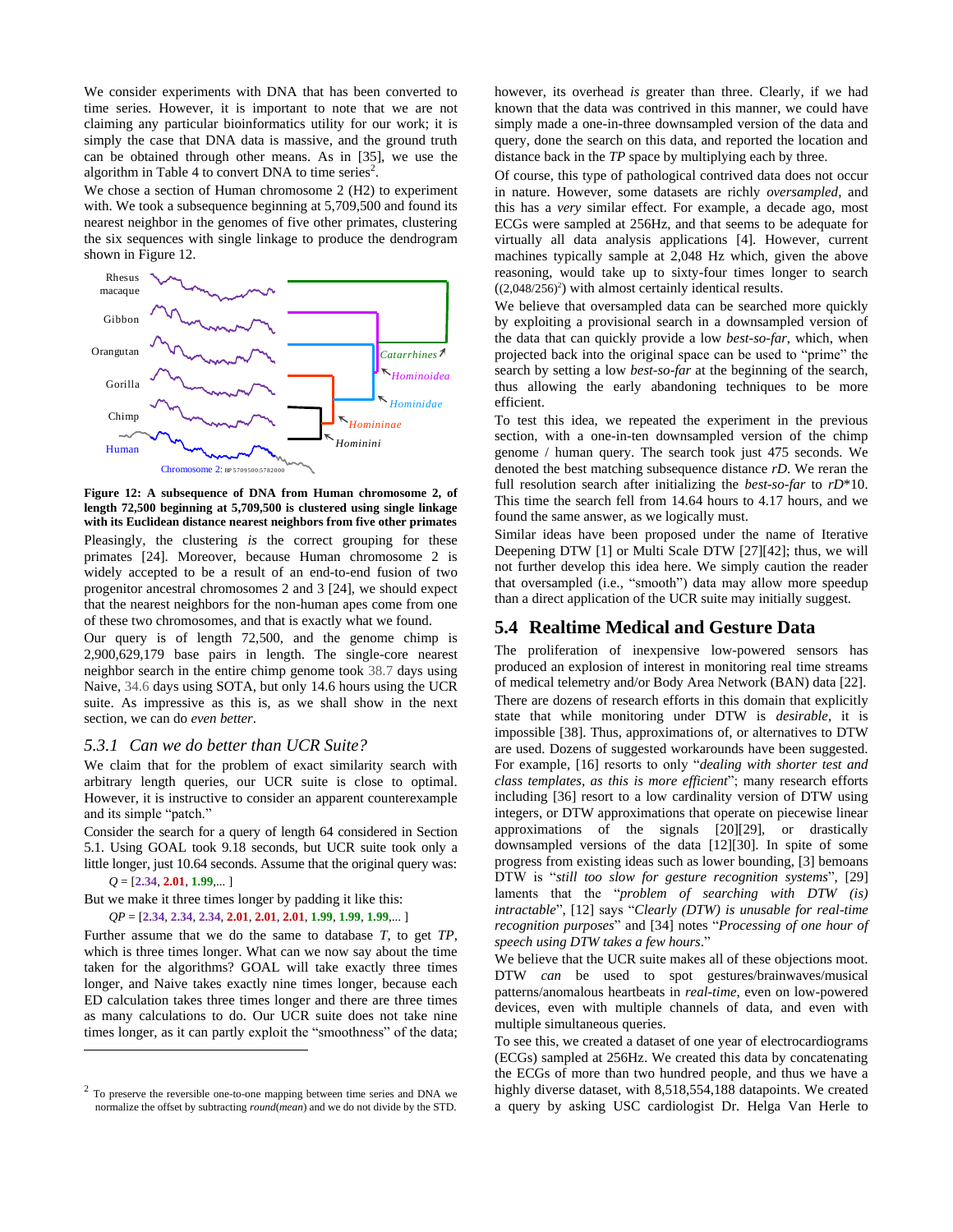produce a query she searches for on a regular basis, she created an idealized Premature Ventricular Contraction (PVC). The results are shown in [Table 5.](#page-7-0) While this was on our multi-core desktop machine, the fact that our results are 29,219 times faster than realtime (256Hz) suggests that real-time DTW is tenable even on lowpower devices.

<span id="page-7-0"></span>

| Table 5: Time taken to search one year of ECG data with $ Q  = 421$ |  |  |
|---------------------------------------------------------------------|--|--|
|---------------------------------------------------------------------|--|--|

|     | UCR-ED  | <b>SOTA-ED</b> | <b>UCR-DTW</b> | <b>SOTA-DTW</b> |
|-----|---------|----------------|----------------|-----------------|
| ECG | minutes | 66.6 minutes   | 18.0 minutes   | hours           |
|     |         |                |                |                 |

## **5.5 Speeding up Existing Mining Algorithms**

In this section, we demonstrate that we can speed up much of the code in the time series data mining literature with minimal effort, simply by replacing their distance calculation subroutines with the UCR suite. In many cases, the difference is small, because the algorithms in question already typically try to prune as many distance calculations as possible. As an aside, in at least some cases we believe that the authors could benefit from redesigning the code in light of the drastically reduced cost for similarity search that UCR suite offers. Nevertheless, even though the speedups are relatively small (1.5X to 16X), they are "free", requiring just minutes of cut-and-paste code editing.

**Time Series Shapelets** have garnered significant interest since their introduction in 200[9 \[39\].](#page-8-35) We obtained the original code and tested it on the Face (four) dataset, finding it took 18.9 minutes to finish. After replacing the similarity search routine with UCR suite, it took 12.5 minutes to finish.

**Online Time Series Motifs** generalize the idea of mining repeated patterns in a batch time series to the streaming case [\[25\].](#page-8-36) We obtained the original code and tested it on the EEG dataset used in the original paper. The fastest running time for the code assuming linear space is 436 seconds. After replacing the distance function with UCR suite, it took just 156 seconds.

**Classification of Historical Musical Scores** [\[10\]](#page-8-37)**.** This dataset has 4,027 images of musical notes converted to time series. We used the UCR suite to compute the rotation-invariant DTW leaveone-out classification. It took 720.6 minutes. SOTA takes 142.4 hours. Thus, we have a speedup factor of 11.8.

**Classification of Ancient Coins** [\[15\].](#page-8-8) 2,400 irregularly shaped coins are converted to time series of length 256, and rotationinvariant DTW is used to search the database, taking 12.8 seconds per query. Using the UCR suite, this takes 0.8 seconds per query.

**Clustering of Star Light Curves** is an important problem in astronomy [\[20\],](#page-8-9) as it can be a preprocessing step in outlier detection [\[31\].](#page-8-38) We consider a dataset with 1,000 (purportedly) phase-aligned light curves of length 1,024, whose class has been determined by an expert [\[31\].](#page-8-38) Doing spectral clustering on this data with DTW  $(R = 5\%)$  takes about 23 minutes for all algorithms, and averaged over 100 runs we find the Rand-Index is 0.62. While this time may seem slow, recall that we must do 499,500 DTW calculations with relatively long sequences. As we do not trust the original claim of phase alignment, we further do *rotation-invariant* DTW that dramatically increases Rand-Index to 0.76. Using SOTA, this takes 16.57 days, but if we use the UCR suite, this time falls by an order of magnitude, to just 1.47 days on a single core.

# **6. DISCUSSION AND CONCLUSIONS**

While our work has focused on fast *sequential search*, we believe that for DTW, our work is faster than all known *indexing* efforts. Consider [\[2\],](#page-8-18) which indexes a random walk time series of length 250,000 to support queries of length 256. They built various indexes to support DTW queries, noting that the fastest of the four carefully tuned approaches requires approximately 15,000 pages accesses to answer a query. These disk accesses are necessarily *random* accesses. While they did not give wall clock time, if we assume an HDD spindle speed of 7,200 rpm (average rotational latency  $= 4.17$ *ms*), then just the disk I/O time to answer this query must be at least 62.55 seconds. However, as we have shown, we can load all of the data into the main memory with more efficient sequential disk accesses and answer these queries in 0.4 seconds, *including* disk I/O time, on a single core machine.

Note that *all* experiments in this paper include the time taken to read the data from disk. However, for more than a few million objects this time is inconsequential thus we did not report it separately.

We have made a strong and unintuitive claim in the abstract. We said that our UCR-*DTW* is faster than all current *Euclidean* distance searches. In [Table 5,](#page-7-0) for example, we show that DTW can be three times faster than state-of-the-art ED searching. How is this possible? Recall that all Euclidean searches in the literature require an  $O(n)$  data normalizing step to be performed for each subsequence. Thus, no matter how effective the pruning/search strategy used, the amortized time for a single sequence must be at least  $O(n)$ . In contrast, using the ideas developed in this work, the vast majority of potential DTW calculations are pruned with *O*(1) work, while some require up to  $O(n)$  work, and only a vanishingly small fraction require  $O(nR)$  work. The weighted average of these possibilities is less than *O*(*n*).

To put our results in perspective, we compare them with a very recent state-of-the art embedding-based DTW search technique, called EBSM (*including* the variant called BSE) [\[28\].](#page-8-10) This is an excellent paper to use as a benchmark, as it exhaustively compares to almost all other methods in the literature, and it tests its contributions over different datasets, query lengths, warping widths, etc. In contrast to EBSM:

- Our method is *exact*; EBSM is *approximate*.
- EBSM requires setting some parameters (number of reference sequences, dimensionality, number of split points, etc.). Our method requires *zero* parameters.
- EBSM requires offline preprocessing that takes over 3 hours for just 1 million objects. We have *zero* preprocessing time.
- The EBSM method does not, and cannot, Z-normalize. As noted in Section [1.2.1,](#page-1-1) we believe that Z-normalizing is critical, and we have shown that failure to do it hurts on 45 out of 45 of the UCR time series classification datasets.
- EBSM can support queries in a predetermined range, which must be predetermined and limited for efficiently. In contrast, we have no minimum/maximum query length.
- We can also handle exact queries under uniform scalin[g \[11\].](#page-8-24)
- Finally, we are simply much faster! (c.f. Section 1)

Note, however, that there *can* be great utility in fast approximate search. There exist data mining algorithms that can use a combination of (hopefully few) exact distance measures and (hopefully much faster) approximate searches to produce overall exact results [\[35\].](#page-8-15) However an approximate search method being faster than our approach is a very high threshold to meet.

We have shown our suite of ideas is 2 to 164 times faster than the *true* state-of-the-art, depending on the query/data. However, based on the quotes from papers that we have sprinkled throughout this work, we are sometimes more than 100,000 times faster than recent papers; how is this possible? The answer seems to be that it is possible to produce very naive implementations of DTW. For example, the *recursive* version of DTW can be one to three orders of magnitude slower than the *iterative* version, depending on the computer language and query length. Thus, the contributions of this paper are twofold. First, we have shown that much of the recent pessimism about using DTW for real-time problems was